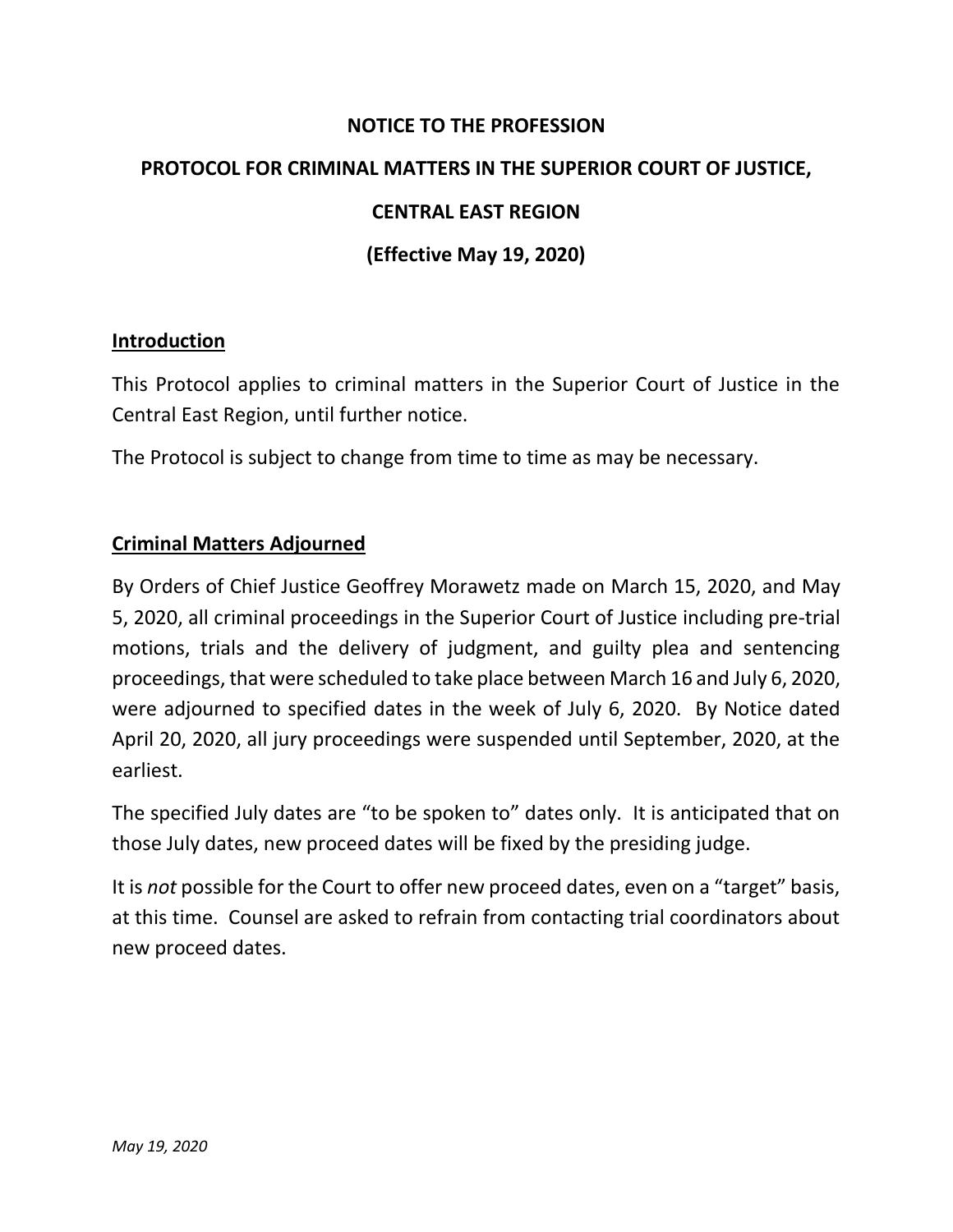### **Judicial Pre-Trials**

Judicial pre-trials (JPTs), to be held by teleconference (conference call), are available for any case in which a JPT was scheduled to be held after March 16, 2020,and for any case in which the defendant has been committed to stand trial in the Superior Court of Justice with no JPT date scheduled.

A JPT can be booked for a defendant charged with *murder or manslaughter* in any location in the Central East Region:

• By contacting Ms. Llyshelle Barrett, Assistant Trial Coordinator, at [Llyshelle.Barrett@ontario.ca](mailto:Llyshelle.Barrett@ontario.ca). These JPTs will be held by teleconference at scheduled times on **Mondays**.

JPTs in *other cases* can be booked as follows:

- Where the charges are outstanding in Barrie, by contacting Ms. Llyshelle Barrett, Assistant Trial Coordinator, at [Llyshelle.Barrett@ontario.ca](mailto:Llyshelle.Barrett@ontario.ca) . These JPTs will be held by teleconference at scheduled times on **Thursdays and Fridays**.
- Where the charges are outstanding in Bracebridge, by contacting Ms. Llyshelle Barrett, Assistant Trial Coordinator, at [Llyshelle.Barrett@ontario.ca](mailto:Llyshelle.Barrett@ontario.ca) . These JPTs will be held by teleconference at scheduled times on **Thursdays and Fridays**.
- Where the charges are outstanding in Newmarket, by contacting Ms. Llyshelle Barrett, Assistant Trial Coordinator, at [Llyshelle.Barrett@ontario.ca](mailto:Llyshelle.Barrett@ontario.ca). These JPTs will be held by teleconference at scheduled times on **Tuesdays and Wednesdays**.
- Where the charges are outstanding in Oshawa, by contacting Mr. Stephen Colomvakos, Regional Scheduling Assistant, at [Stephen.Colomvakos@ontario.ca](mailto:Stephen.Colomvakos@ontario.ca) . These JPTs will be held by teleconference at scheduled times on **Thursdays and Fridays**.
- Where the charges are outstanding in a Tri-County site (Cobourg. Lindsay and Peterborough), by contacting Mr. Stephen Colomvakos, Regional Scheduling Assistant, at [Stephen.Colomvakos@ontario.ca](mailto:Stephen.Colomvakos@ontario.ca) . These JPTs will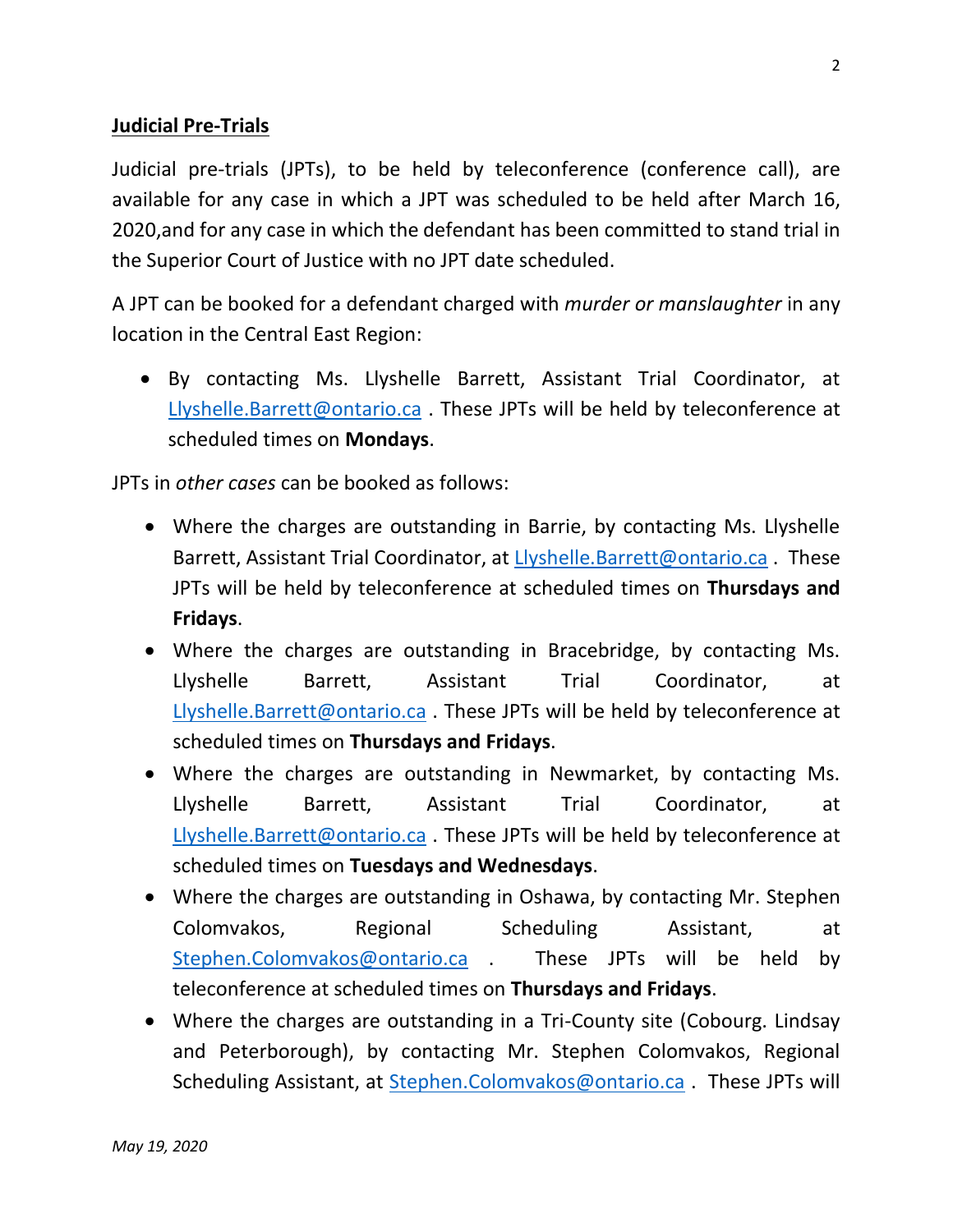be held by teleconference at scheduled times on **Tuesdays and Wednesdays.**

Counsel are asked to advise Ms. Barrett/Mr. Colomvakos of any originally scheduled date and location of the JPT.

Counsel will be provided with a specific date and time for the teleconference JPT, as well as conference call dial-in information.

These teleconference JPTs will be available only where:

- 1. Defence counsel is retained, meaning defence counsel can be noted as counsel of record for the defendant.
- 2. Counsel requesting the JPT consults other counsel involved and books a date and time that is available to all counsel.
- 3. Crown and defence counsel cooperate to complete **a fresh joint** JPT form. (Any JPT forms filed previously are not accessible to the judiciary, who are working remotely.)
- 4. Crown counsel emails the joint form, a synopsis and a copy of the Indictment to Ms. Llyshelle Barrett at [Llyshelle.Barrett@ontario.ca](mailto:Llyshelle.Barrett@ontario.ca) or to Mr. Stephen Colomvakos at [Stephen.Colomvakos@ontario.ca,](mailto:Stephen.Colomvakos@ontario.ca) respectively.
- 5. **All** materials must be emailed to Ms. Barrett/Mr. Colomvakos no later than 12 noon on the Friday preceding the date of the teleconference. If counsel fail to meet this deadline, the teleconference JPT will be cancelled.
- 6. Counsel must be available at the time set for the JPT and must be in a stationary location with good cell phone or land line reception.
- 7. No-one other than counsel may be present on the teleconference line, without the express permission of the presiding judge. The defendant will not be present for the teleconference.
- 8. No recording will be made of the teleconference.
- 9. Estimates of the time needed for all pre-trial motions and the trial itself will be noted by the presiding judge, **but** it will *not* be possible for the presiding judge to offer hearing dates for motions or trials, even on a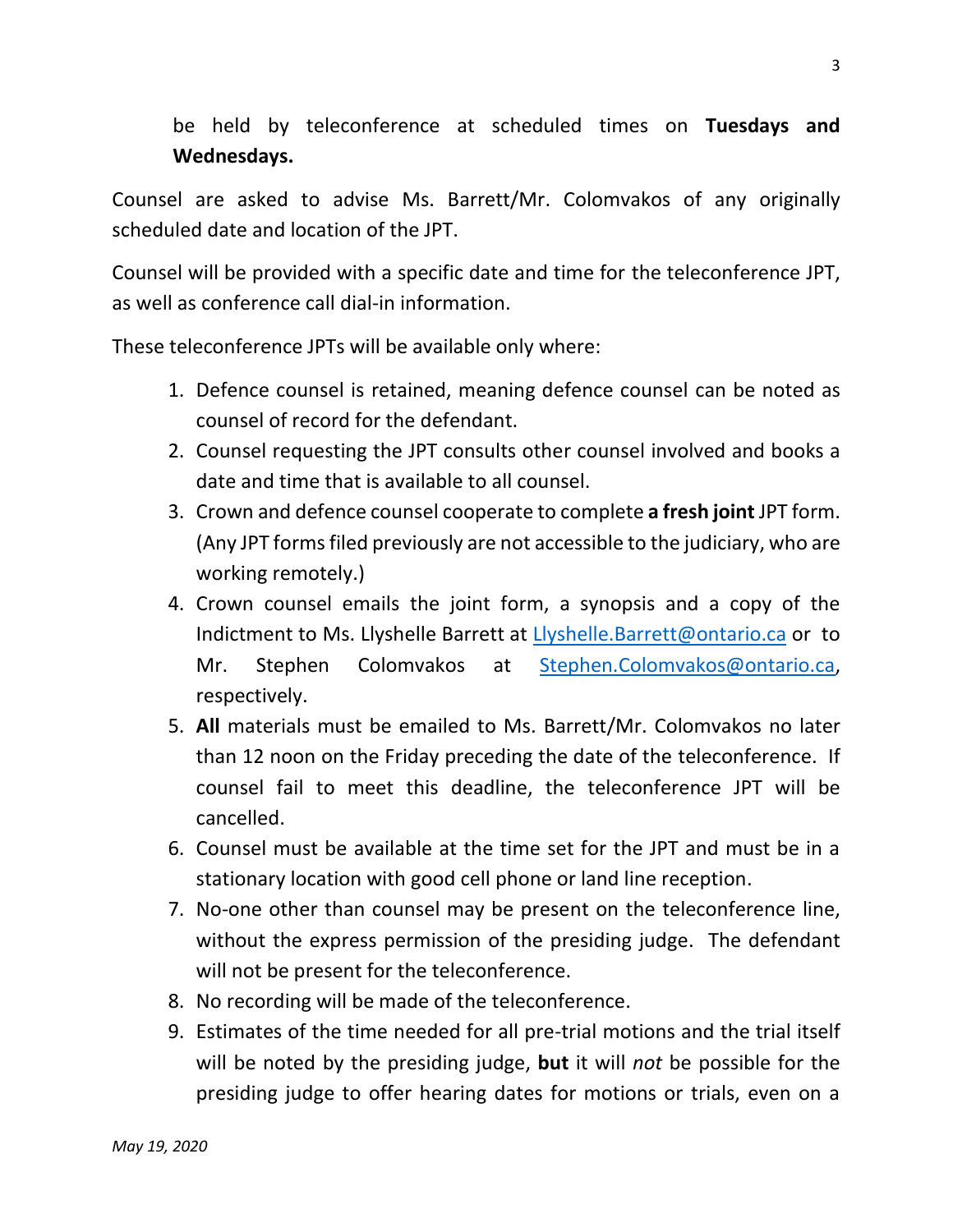"target" basis. Those dates will be fixed on the applicable July "to be spoken to date" specified in the Order of Chief Justice Morawetz referred to above.

- 10.At the conclusion of the teleconference JPT, the presiding judge will scan or email the completed Report to Trial Coordinator to Ms. Barrett/Mr. Colomvakos. The presiding judge will retain all materials, including the completed Report to Trial Judge, to be placed in the court file when normal court operations resume.
- 11.In the event a follow-up teleconference JPT is needed, counsel will arrange it with the JPT judge or will contact Ms. Barrett/Mr. Colomvakos to arrange for a date and time.

Where a case was previously pre-tried and counsel wish to discuss resolution or reelection of mode of trial, a further teleconference JPT can be arranged without need to file a fresh JPT form, by contacting Ms. Barrett/Mr. Colomvakos.

*Please note* that at this time, it is *not* possible to offer teleconference JPTs for defendants who have counsel retained only for the purpose of assisting at the JPT, or for defendants who are self-represented, as those JPTs must take place on the record with the defendant present. In these cases, a rescheduled JPT date will be set when normal court operations resume.

### **90 Day and Other Bail Reviews**

Counsel who wish to schedule a 90 day or other bail review should serve counsel for the opposite party with the materials by email, and then consult opposite counsel as to whether there will be consent.

#### **If there is consent:**

- 1. No hearing need be held.
- 2. Counsel will jointly complete all necessary paperwork, including terms of release and surety declaration, to enable a registrar to prepare the release document.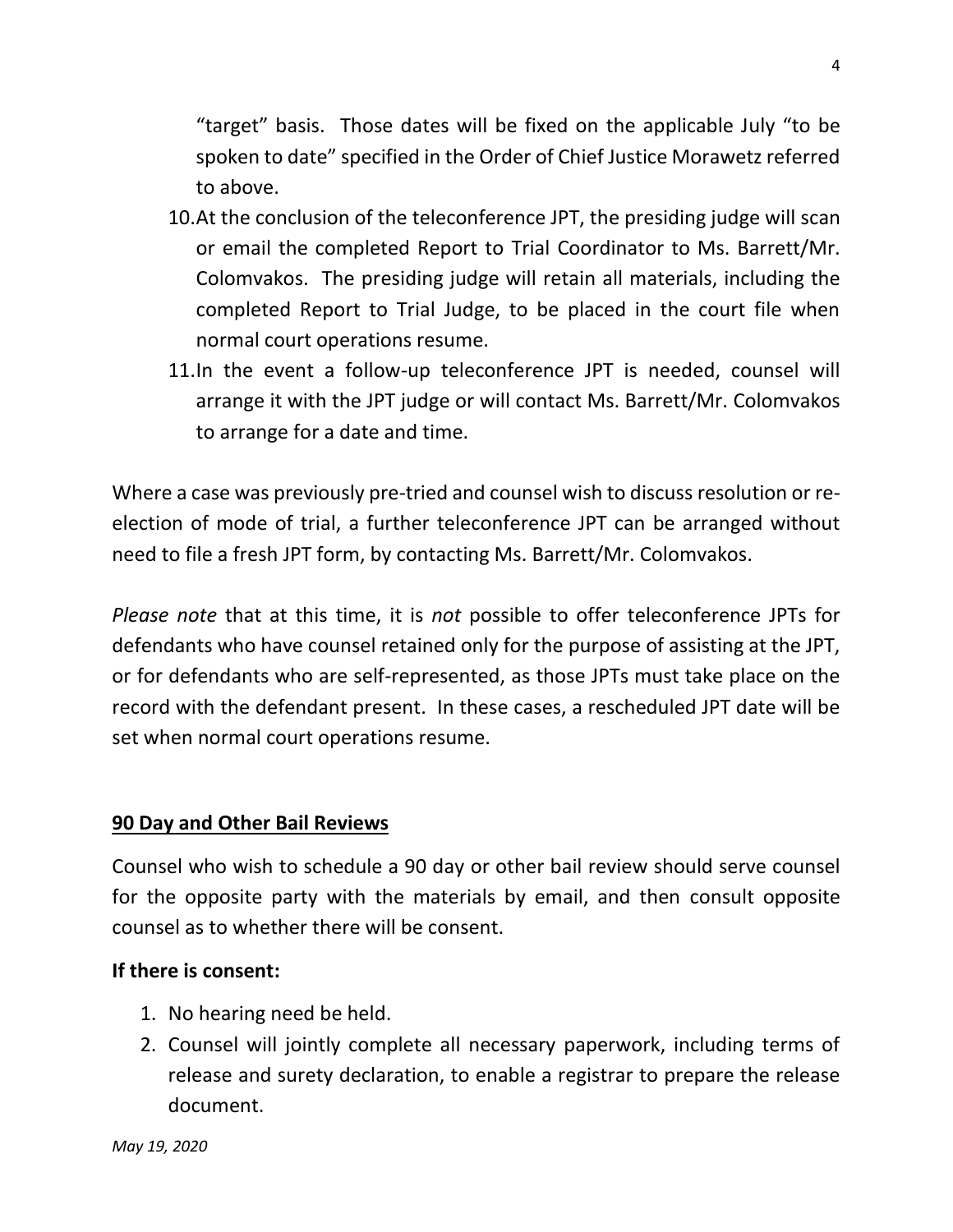- 3. Counsel will forward the completed paperwork to the generic email address for the trial coordinator in the location where the defendant is charged.
- 4. The registrar will prepare the release document (for example, recognizance).
- 5. The registrar will contact the trial coordinator and arrange to have the release document emailed to a judge of the Court for review and approval.
- 6. The judge will confirm their approval by return email message to the trial coordinator, who will forward the email to the registrar. This email should be retained by the registrar for the court file.
- 7. The registrar will contact defence counsel for assistance in obtaining such binding acknowledgement as is required from the surety/sureties.
- 8. The registrar, pursuant to s. 3(2) of the *Criminal Code*, will sign the release document. It is not necessary for the judge to sign it.
- 9. The registrar will forward the release document and any other documents required to effect the defendant's release, to the institution.

### **If there is no consent:**

- 1. Counsel requesting the review should send a copy of the materials and an email requesting a hearing to the generic email address for the trial coordinator in the location where the defendant is charged. Requesting counsel should copy opposite counsel on the email.
- 2. Where defence counsel requests the hearing, defence counsel should include in the materials either an affidavit of any proposed surety or a surety declaration form, and confirmation that defence counsel witnessed the signature of the surety, either in person or by some other means such as Zoom, Facetime, or Skype, and confirmed identity by viewing photo identification. If counsel seeks relief from compliance with this requirement or any other aspect of the Superior Court's Criminal Proceedings Rules concerning materials required for 90 day/bail reviews, counsel should include that request in the materials sent to the trial coordinator.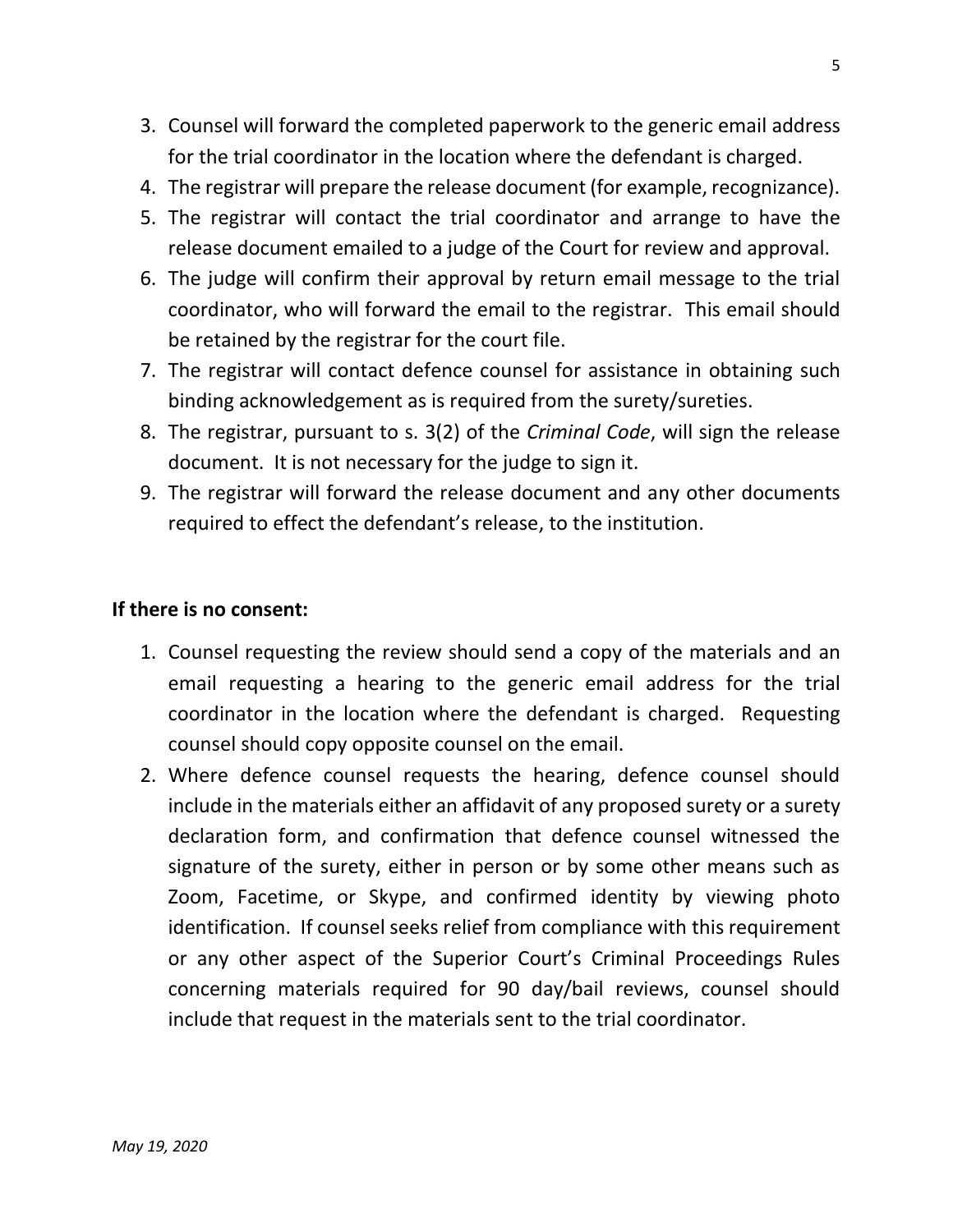- 3. If counsel anticipates that an interpreter will be needed for the hearing for the defendant, a surety or a witness, counsel must advise the trial coordinator at the time the hearing is requested.
- 4. The trial coordinator will identify a date and time for the hearing, after consulting both counsel.
- 5. The trial coordinator will forward the materials to the assigned judge and advise them of the date and time of the hearing.
- 6. In the event the assigned judge wishes counsel to provide additional materials, the judge will attempt to notify counsel through the trial coordinator, in advance of the hearing.
- 7. Hearings will take place by teleconference, unless videoconference can be made available. The teleconference line will be one that permits the proceedings to be recorded. It may not be possible to have a court reporter on the teleconference line.
- 8. The trial coordinator will request that Court Services Division assign a registrar to the teleconference.
- 9. The trial coordinator will request that Court Services Division obtain any interpreter required for the teleconference.
- 10.*Review hearings can take place in the absence of the defendant.* If counsel nonetheless wishes the defendant to be present on the teleconference, that counsel must immediately notify Ms. Llyshelle Barrett, Assistant Trial Coordinator, at [Llyshelle.Barrett@ontario.ca](mailto:Llyshelle.Barrett@ontario.ca) . Ms. Barrett will make the request of the institution where the defendant is in custody. A Judge's Order is *not* required. *Counsel should request that the defendant be present on the teleconference only if it is truly necessary. There are significant limitations on the number of defendants who can be given access to teleconference lines from the jails, and it may not be possible for institutions to facilitate every request.*
- 11.The trial coordinator will advise counsel, the jail, and court staff of the teleconference information. The presiding judge will be the Moderator.
- 12.In advance of the teleconference, counsel who seeks the review should complete a terms of release form and circulate it to opposite counsel.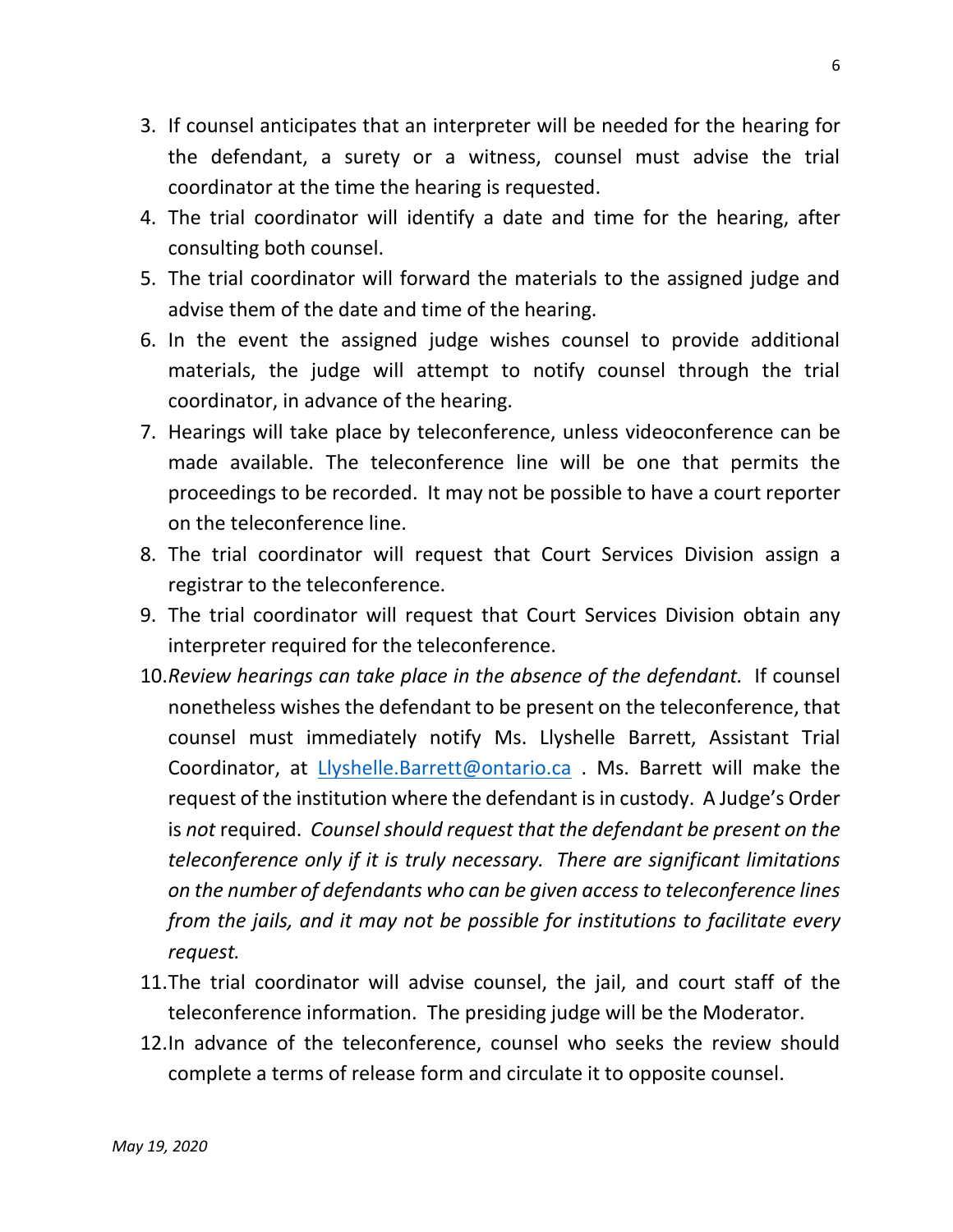- 13.If it is not possible for the surety/sureties to be in the presence of defence counsel during the teleconference, defence counsel must provide the surety/sureties with the teleconference information and have the surety/sureties dial in to the teleconference line at the appointed time.
- 14.At the conclusion of the review hearing, the presiding judge may give their decision orally or may reserve their decision and release it to the parties in writing at a later time. In either case, the presiding judge should handwrite a brief written endorsement and if possible, scan it to the trial coordinator to be attached to the Indictment in the future when normal court operations resume.
- 15.If the defendant's release is ordered, the registrar will complete the release document (for example, recognizance), then send it to the judge by email for review. The judge will confirm their approval by return email message. This email should be retained by the registrar for the court file.
- 10.The registrar will contact defence counsel for assistance in obtaining such binding acknowledgement as is required from the surety/sureties.
- 16.The registrar, pursuant to s. 3(2) of the *Criminal Code*, will sign the release document. It is not necessary for the presiding judge to sign it.
- 17.The registrar will forward the release document and any other documents required to effect the defendant's release, to the institution.

# **Pre-Trial Motions That Were Scheduled To Be Heard in the Period May 16 Through July 10, 2020**

Where Crown and defence counsel agree that the pre-trial motion(s) can be heard in writing, or in writing with brief oral submissions to be made by teleconference or videoconference, counsel should submit a written request to the Regional Senior Judge (RSJ) via Ms. Llyshelle Barrett, at [Llyshelle.Barrett@ontario.ca](mailto:Llyshelle.Barrett@ontario.ca) and on notice to all other counsel. Ms. Barrett will arrange a teleconference of counsel with the RSJ or her designate to discuss scheduling of the motion(s) and e-filing of materials. [Please note that any motions materials previously filed in hard copy cannot be accessed by the judiciary, who are working remotely, and will need to be re-filed electronically by counsel.]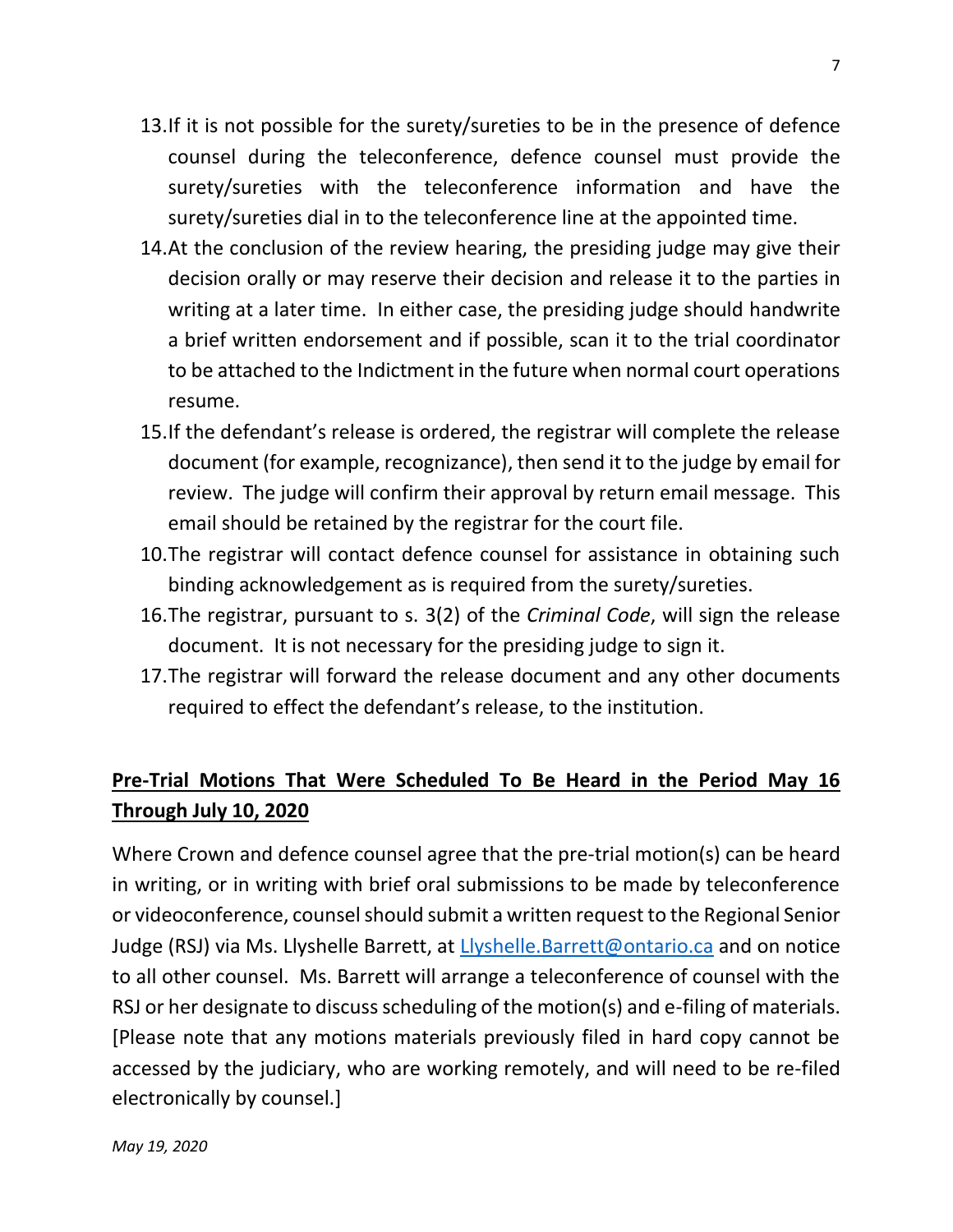## **Summary Conviction Appeals**

Where Crown and defence counsel agree that a summary conviction appeal can be heard in writing, or in writing with oral submissions to be made by teleconference or videoconference, counsel should submit a written request to the Regional Senior Judge via Ms. Llyshelle Barrett, at [Llyshelle.Barrett@ontario.ca](mailto:Llyshelle.Barrett@ontario.ca) and on notice to all other counsel. Ms. Barrett will arrange a teleconference of counsel with the RSJ or her designate to discuss scheduling of the appeal and e-filing of materials. [Please note that any summary conviction appeal materials previously filed in hard copy cannot be accessed by the judiciary, who are working remotely, and will need to be re-filed electronically by counsel.)

## **Guilty Pleas and/or Sentencing Proceedings**

This applies where Crown and defence counsel wish a guilty plea and/or sentencing matter to proceed at this time, and agree that it can be heard by teleconference or videoconference.

If a judge of the Court was seized with the matter as of March 16, 2020, counsel should submit a written request to that judge via the trial coordinator at the applicable Court location, at the generic email address set out below and on notice to all other counsel. The trial coordinator will communicate the direction of the judge to all counsel.

If no judge is seized with the matter, counsel should submit a written request to the Regional Senior Judge via Ms. Llyshelle Barrett, at [Llyshelle.Barrett@ontario.ca](mailto:Llyshelle.Barrett@ontario.ca) and on notice to all other counsel. Ms. Barrett will arrange a teleconference of counsel with the RSJ or her designate to discuss scheduling of the matter and efiling of materials.

### **Consent Orders**

Orders on consent, including to extend existing Orders such as driving prohibition Orders and bail pending appeal Orders, can be obtained by sending a Notice of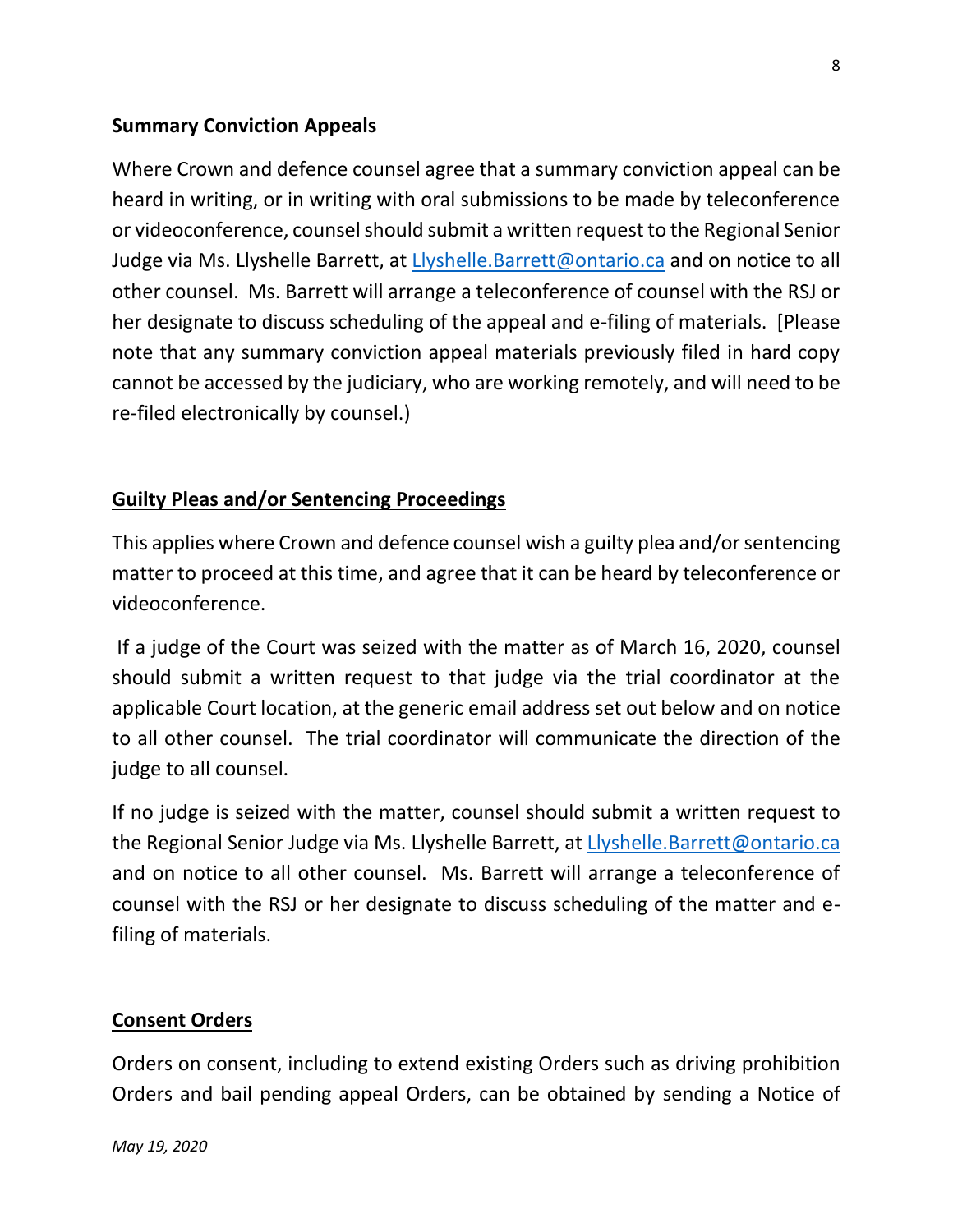Motion, supporting materials and a draft Order to the trial coordinator at the applicable Court location, at the generic email address set out below and on notice to all other counsel. The trial coordinator will forward the materials to a judge for review and signature.

### **Inquiries About Other Matters**

Inquiries about any matters not otherwise addressed in this Notice, or where judicial direction is sought should be made in writing to the Regional Senior Judge via Ms. Llyshelle Barrett, at [Llyshelle.Barrett@ontario.ca](mailto:Llyshelle.Barrett@ontario.ca) . *Every effort will be made to respond to the inquiry within 48 hours.*

## **Note re: Pre-Trial Motions Requiring the Hearing of** *Viva Voce* **Evidence, and Judge Alone Trials**

## **(a) Pre-trial motions requiring the hearing of** *viva voce* **evidence that were scheduled to be heard in the period May 16 through July 10, 2020:**

The Court is making efforts to arrange for the hearing of such motions by remote means, where the defendant consents to proceed by remote means. *Notice will be posted on the Court's website as soon as it is possible to schedule such motions for hearing by remote means.*

**(b) Judge alone trials that were scheduled to proceed in the period May 16 through July 10, 2020:** The Court is making efforts to arrange for such trials to proceed by remote means, where the defendant consents to proceed by remote means. *Notice will be posted on the Court's website as soon as it is possible to schedule such trials to proceed by remote means.*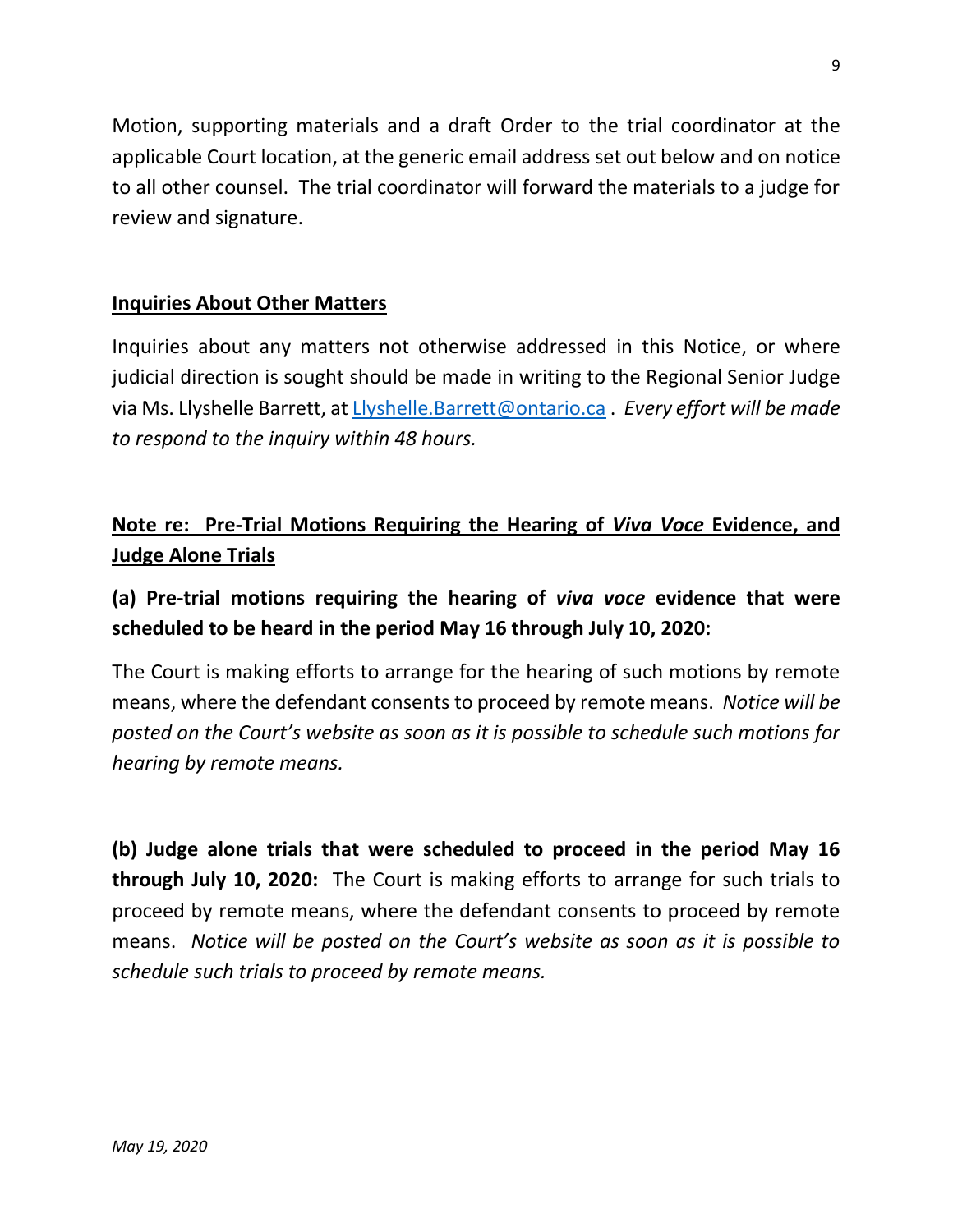#### **Generic Email Addresses**

The list of generic email addresses for the trial coordinators in the Central East Region is as follows:

[Barrie.SCJ.TC@ontario.ca](mailto:Barrie.SCJ.TC@ontario.ca)

[Newmarket.SCJ.TC@ontario.ca](mailto:Newmarket.SCJ.TC@ontario.ca)

[Oshawa.SCJ.TC@ontario.ca](mailto:Oshawa.SCJ.TC@ontario.ca)

[Peterborough.SCJ.TC@ontario.ca](mailto:Peterborough.SCJ.TC@ontario.ca)

### **Provincial Crown Counsel Contact Information**

For Ontario Crown matters, the contact information is:

For Barrie, Lynn Shirreffs, email is [Lynn.Shirreffs@ontario.ca](mailto:Lynn.Shirreffs@ontario.ca) and cell is 705-716- 4771

For Bracebridge, Lyndsay Jeanes, email is [Lyndsay.Jeanes@ontario.ca](mailto:Lyndsay.Jeanes@ontario.ca) and cell is 705-706-4773

For Cobourg, Russell Wood, email is [Russell.Wood@ontario.ca](mailto:Russell.Wood@ontario.ca) and cell is 905-376- 9226

For Durham, Paul Murray, email is [Paul.T.Murray@ontario.ca](mailto:Paul.T.Murray@ontario.ca) and cell is 905-213- 1564

For Lindsay, David Boulet, email is [David.Boulet@ontario.ca](mailto:David.Boulet@ontario.ca) and cell is 705-341-4771

For Newmarket, Peter Westgate, email is [Peter.Westgate@ontario.ca](mailto:Peter.Westgate@ontario.ca) and cell is 289-763-7049

For Peterborough, Frank Schwalm, email is [Frank.Schwalm@ontario.ca](mailto:Frank.Schwalm@ontario.ca) and cell is 705-313-6106